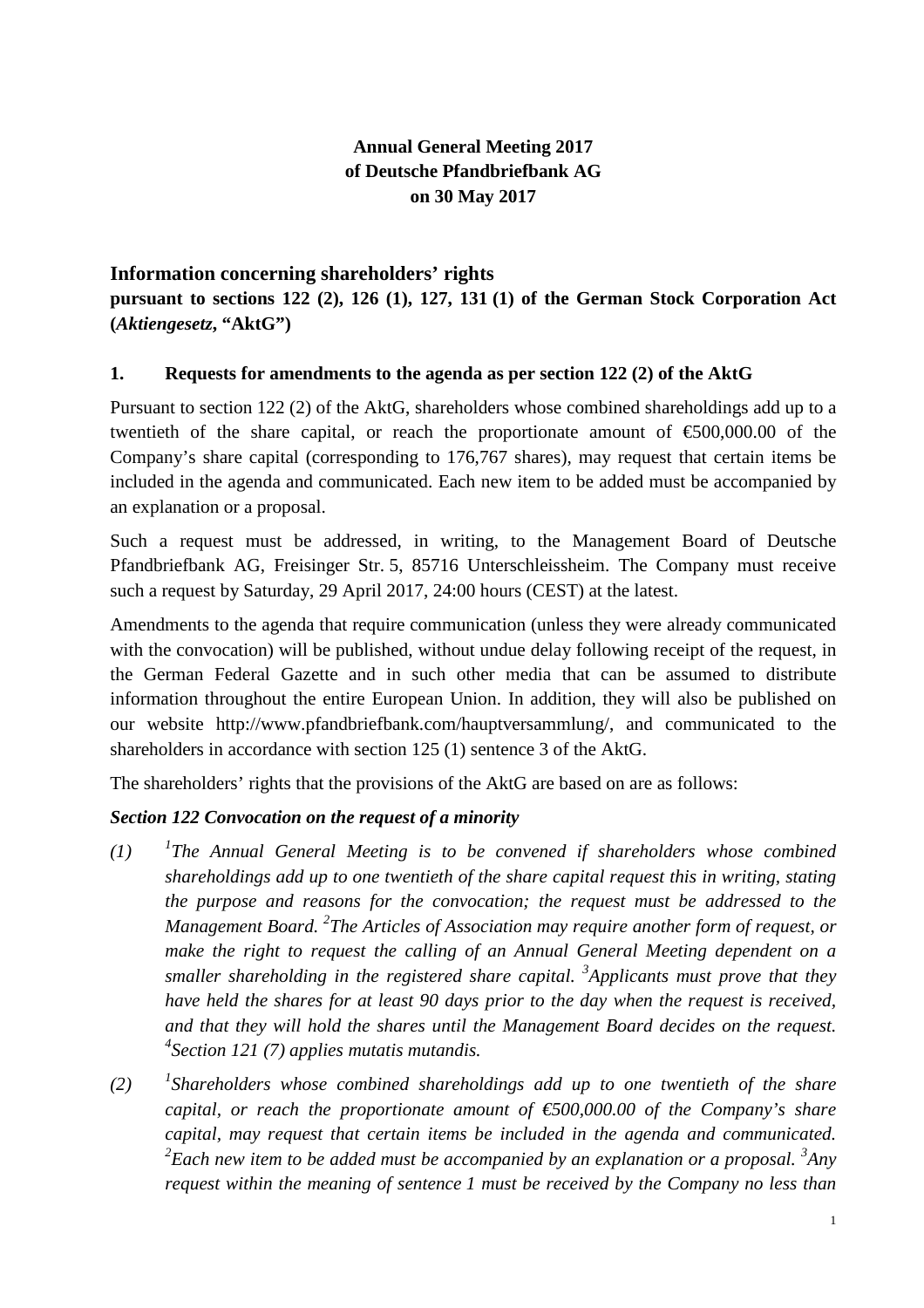*24 days, in the case of listed companies no less than 30 days, prior to the meeting; the day of receipt shall not be included in the calculation.* 

- $(3)$ *If the request is not fulfilled, the court may authorise the shareholders who submitted the request to convene the Annual General Meeting, or to communicate the item.* <sup>2</sup>The court *may simultaneously determine the Chairman of the Meeting. <sup>3</sup> The authorisation must be indicated in the convening or communication. <sup>4</sup> An appeal is admissible against this decision. <sup>5</sup> Applicants must prove that they will hold the shares until the court's decision.*
- *(4) The Company bears the costs of the Annual General Meeting and, in the case that (3) occurs, also the litigation costs if the court finds for the claimant.*

#### *Section 121 General provisions (excerpt)*

*(7) <sup>1</sup>When determining deadlines and dates which are counted backwards from the date of the Meeting, the day of the Meeting shall not be included in the calculation of such deadlines and dates. <sup>2</sup> Postponing to, or bringing forward from, a Sunday, Saturday or a public holiday to a preceding or following business day is not permissible. <sup>3</sup> Sections 187 to 193 of the German Civil Code (Bürgerliches Gesetzbuch) shall not apply analogously.*  <sup>4</sup> For unlisted companies, the Articles of Association may determine a different *calculation of the deadline.* 

#### *Section 70 Calculation of shareholding period*

*<sup>1</sup>Where exercising the rights of a share depends on the shareholder having been in possession of the share for a specific time period, a claim to transfer of ownership against a credit institution, financial services provider or a company acting as per section 53 (1) sentence 1 or section 53b (1) sentence 1 or 53b (7) of the German Banking Act (Kreditwesengesetz, "KWG") shall be deemed equivalent to ownership. <sup>2</sup> The shareholding period of a predecessor in title is ascribed to the shareholder if the latter acquired the share free of charge, from his trustee, as universal successor, in the event of the liquidation of a Community, or a portfolio transfer pursuant to section 13 of the German Insurance Supervision Act (Versicherungsaufsichtsgesetz) or section 14 of the German Home Loan Savings Associations Act (Gesetz über Bausparkassen).* 

#### **2. Counter-proposals and nominations according to sections 126 (1), 127 of the AktG**

Each shareholder is entitled to lodge counter-proposals in response to resolutions proposed on the agenda items, or to nominate any person or institution to be appointed as a member of the Supervisory Board, or as auditor.

If the counter-proposals pursuant to section 126 (1) of the AktG are to be made available by the Company prior to the Annual General Meeting, they must be sent to the Company, including an explanatory remark, no later than 14 days prior to the Annual General Meeting, i.e. by Monday, 15 May 2017, 24:00 hours (CEST), either i) by post to the address Deutsche Pfandbriefbank AG, Investor Relations, Attn. Mr Michael Heuber, Freisinger Straße 5, 85716 Unterschleissheim,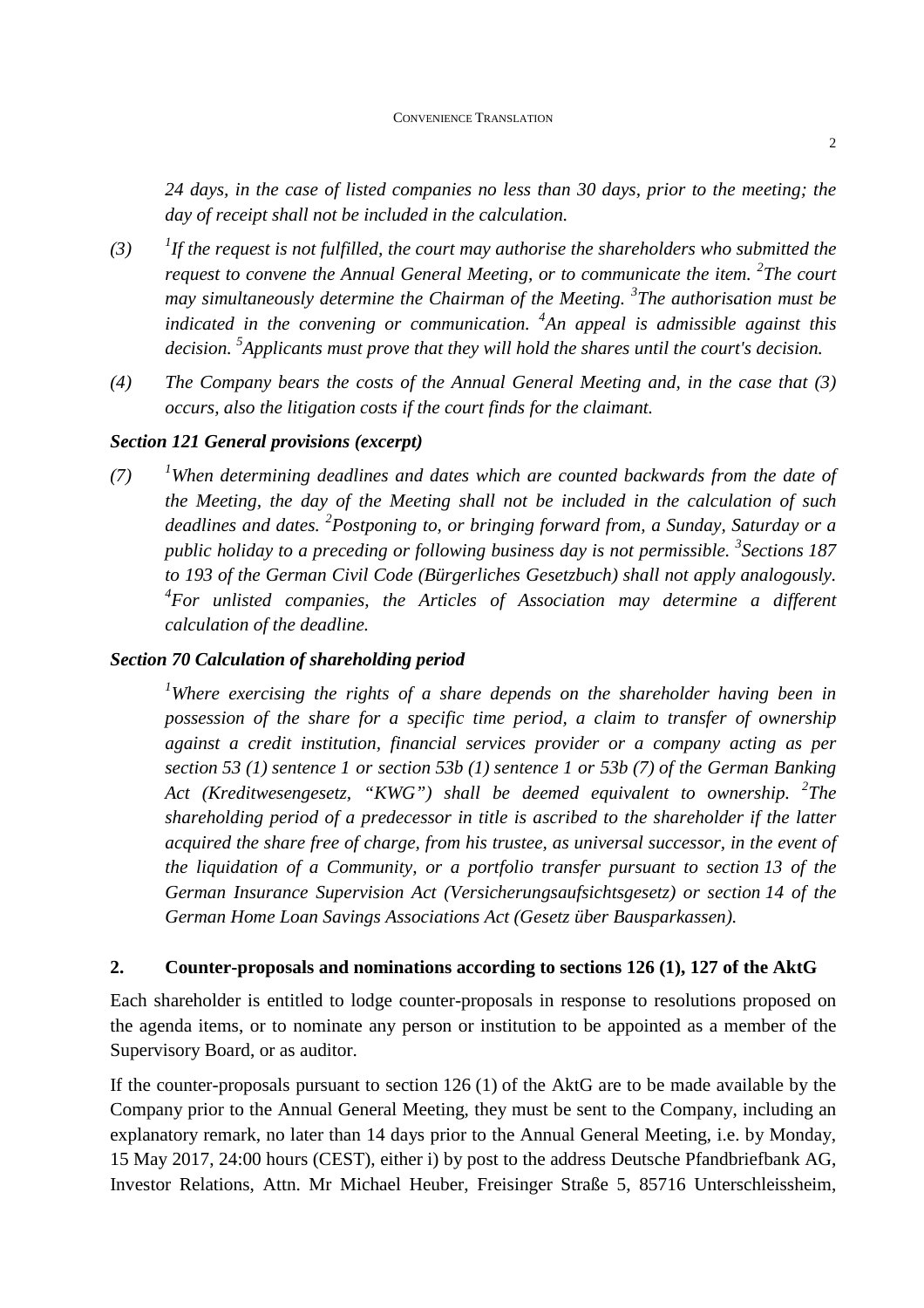Germany, or ii) via fax to +49-89-2880-10319. Counter-proposals sent to other addresses need not be made available.

The time of receipt of a counter-proposal in the Company's mailroom is decisive for meeting the deadline. In the case that one of exclusions in accordance with section 126 (2) of the AktG applies, a counter-proposal need not be made available. Substantiations also not need be made accessible where they exceed 5,000 characters in total.

Subject to section 126 (2), (3) of the AktG, shareholders' counter-proposals that are to be made available will be published at http://www.pfandbriefbank.com/hauptversammlung/ together with the shareholder's name and an explanatory remark, as well as any related statements by the management.

According to section 127 of the AktG, these rules also apply, *mutatis mutandis*, to shareholder nominations for the appointment of members of the Supervisory Board or of auditors. Such nominations must also be sent to the Company exclusively i) by post to the address Deutsche Pfandbriefbank AG, Investor Relations, Attn. Mr Michael Heuber, Freisinger Straße 5, 85716 Unterschleissheim, Germany, or ii) via fax to +49-89-2880-10319. Such nominations need not be justified. In addition to the grounds defined in section 126 (2) of the AktG, a nomination need not be made available by the Management Board inter alia if the nomination does not contain name, executed profession and residence of the candidate. Nominations for the election of Supervisory Board members need not be made available if they do not include details on the membership of the proposed candidates for election to the Supervisory Board in other statutory supervisory boards within the meaning of section 125 (1) sentence 5 of the AktG.

The right of every shareholder to table counter-proposals or submit nominations regarding the various items of the agenda at the Annual General Meeting without having sent them to the Company previously shall remain unaffected. Please note that even those counter-proposals or nominations submitted to the Company in good time will only be taken into consideration at the Annual General Meeting if they are made or presented orally.

The shareholders' rights that the provisions of the AktG are based on – which also determine in which cases counter-proposals and nominations need not be made available – are as follows:

#### *Section 126 Motions by shareholders*

*(1) <sup>1</sup>Motions by shareholders, including the shareholder's name, the substantiation and any statement by the management, shall be made available to the entitled parties listed in section 125 (1) to (3), provided that the requirements stated therein are met, if the shareholder has forwarded a counter-proposal to a proposal of the Management Board and the Supervisory Board on a particular agenda item, including its substantiation, no less than 14 days prior to the Company's Meeting to the address specified in the invitation for this purpose. <sup>2</sup> The day of receipt shall not be included in the calculation of the deadline. <sup>3</sup> For listed companies, the information to be made available must be accessible via the Company's website. <sup>4</sup> Section 125 (3) shall apply mutatis mutandis.*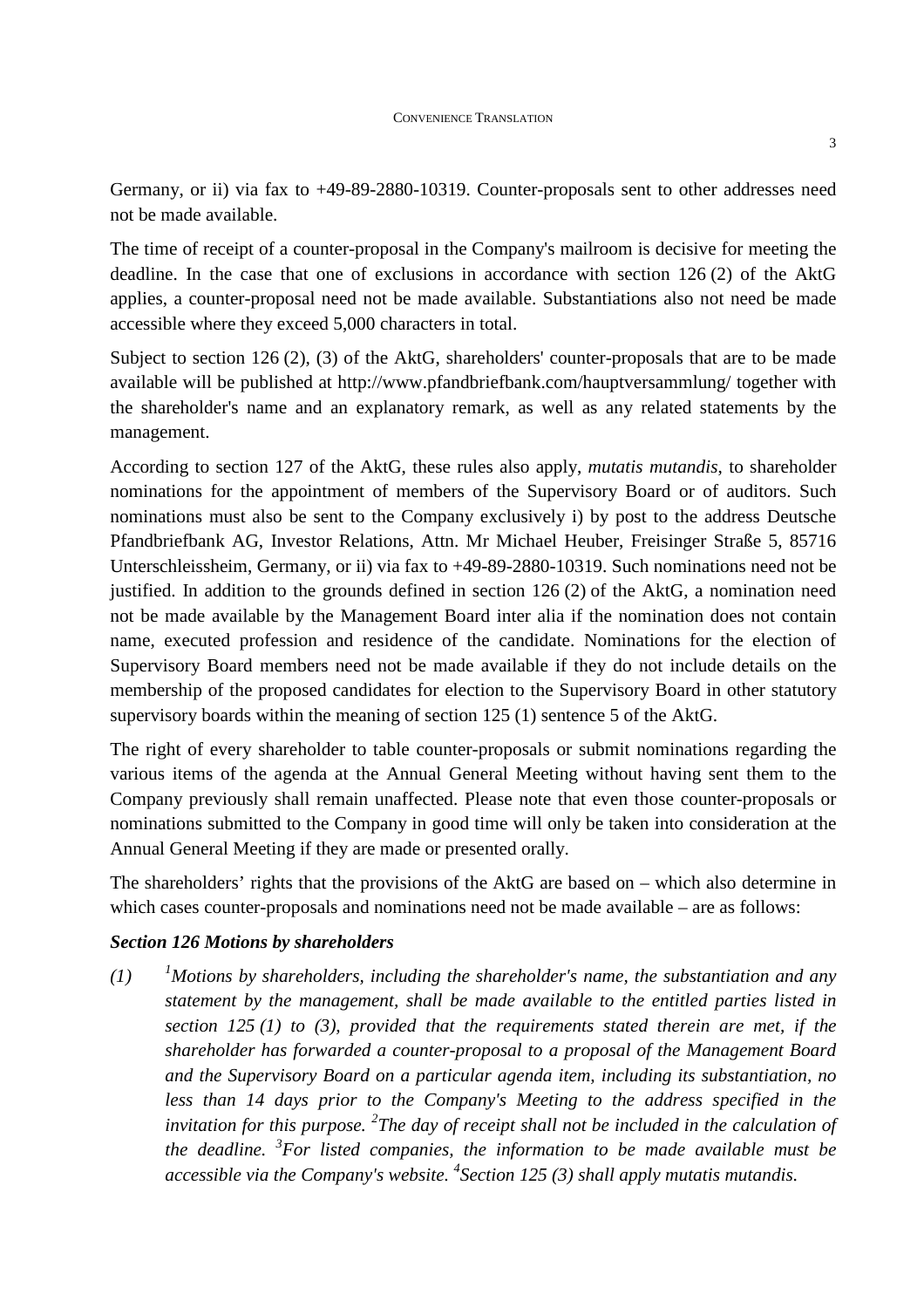- $(2)$  <sup>1</sup>*Counter-proposals and their substantiation do not need to be made available if* 
	- *1. the Management Board would incur criminal liability by doing so;*
	- *2. the counter-proposal would result in the passing of a resolution by the Annual General Meeting that is in contravention of the law or the Articles of Association;*
	- *3. material points of the substantiation contain manifestly incorrect or misleading information, or insults;*
	- *4. a counter-proposal of the shareholder that is based on the same issue has already been made available to a Company's Annual General Meeting pursuant to section 125;*
	- *5. the same counter-proposal of the shareholder, including essentially the same substantiation, was made available to at least two of the Company's Annual General Meetings over the past five years pursuant to section 125, and less than one-twentieth of the share capital represented at the Annual General Meeting voted in favour of such counter-proposal;*
	- *6. where the shareholder indicates that he does not wish to attend the Annual General Meeting in person or to be represented by a proxy; or*
	- *7. where, at two Annual General Meetings during the past two years, the shareholder failed, in person or by proxy, to bring forward the counter-proposal previously communicated by him.*

*<sup>2</sup>Substantiations of a counter-proposal need not be made accessible if they exceed 5,000 characters in total.* 

*(3) Where several shareholders bring forward counter-proposals with regard to the same item to be resolved, the Management Board may combine the counter-proposals and their substantiations.* 

## *Section 127 Nominations by shareholders*

<sup>1</sup> Section 126 shall apply, mutatis mutandis, to shareholder nominations for the *appointment of members of the Supervisory Board or of auditors. <sup>2</sup> Such a nomination need not be justified. <sup>3</sup> Furthermore, the Management Board not need make said nomination accessible if such nomination does not include the information specified in section 124 (3) sentence 4 and section 125 (1) sentence 5. <sup>4</sup> The Management Board shall add the following information to a shareholder nomination for the appointment of Supervisory Board members of a listed company to which the Co-Determination Act Mitbestimmungsgesetz), the Coal, Iron and Steel Industry Co-Determination Act (Montan-Mitbestimmungsgesetz, "Montan-MitbestG") or the Co-Determination Amendment Act (Mitbestimmungsergänzungsgesetz) applies – must include:* 

*1. Note on the requirements of section 96 (2);*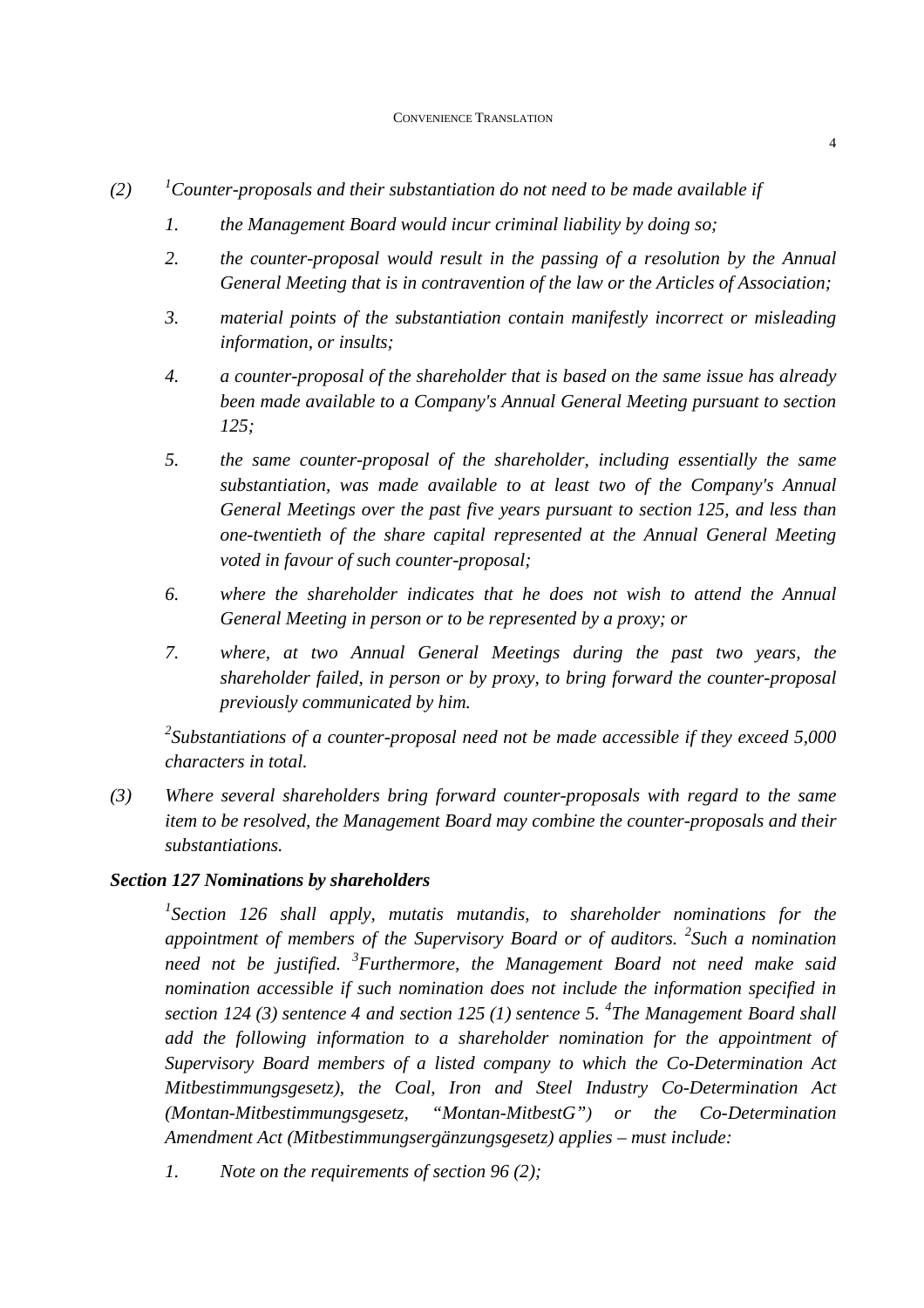- *2. Disclosure of whether objections were raised against total fulfillment as set out in section 96 (2) sentence 3; and*
- *3. Disclosure of how many seats within the Supervisory Board have to be taken by female and male members in order to fulfil the mandatory minimum quota pursuant to section 96 (2) sentence 1.*

#### *Section 124 Publication of amendment motions; proposals for resolutions (excerpt)*

*(3) <sup>1</sup>When announcing a Meeting, the Management Board and Supervisory Board, in the case of the election of Supervisory Board members or auditors, only the Supervisory Board, must make proposals for resolution on each agenda item to be decided on by the Annual General Meeting. <sup>2</sup> In the case of listed companies within the meaning of section 264d of the German Commercial Code (Handelsgesetzbuch, "HGB"), CRR credit institutions as per section 1 (3d) sentence 1 of the KWG, with the exception of institutions set out in section 2 (1) no. 1 and 2 of the KWG, or insurance companies within the meaning of section 2(1) of the Council Directive 91/674/EEC, the proposal submitted by the Supervisory Board for the appointment of an auditor is to be based on the*  recommendation of the Audit Committee. <sup>3</sup> Sentence 1 does not apply if the Annual *General Meeting is bound to nominations as set out in section 6 of the Montan-MitbestG when electing Supervisory Board members, or if the agenda item to be decided on has been added to the agenda on the request of a minority. <sup>4</sup>Nominations of Supervisory Board members or auditors must include name, executed profession and residence of the candidate. <sup>5</sup> If the Supervisory Board is to include employees as members of the Supervisory Board, resolutions passed by the Supervisory Board on nominations for the election of Supervisory Board members only require the majority of votes cast by the shareholder representatives on the Supervisory Board; section 8 of the Montan-MitbestG shall remain unaffected.* 

## *Section 125 Notifications for Shareholders and Supervisory Board members*

 $(1)$ *The Management Board has to inform credit institutions and shareholders' associations which exercised voting rights for shareholders in the last Annual General Meeting, or which have requested to be notified about the convocation of the Annual General Meeting, no less than 21 days prior to the Meeting. <sup>2</sup> The day of notification shall not be*  included in the calculation of the deadline. <sup>3</sup>In the event that the agenda is to be amended *pursuant to section 122 (2), listed companies must notify the entitled parties of the amended agenda. <sup>4</sup> The notification must include the information that voting rights may be exercised by way of authorised representatives, including shareholders' associations. 5 For listed companies, nominations for the election of Supervisory Board members shall include details on the membership of the proposed candidates for election to the Supervisory Board in other statutory supervisory boards, as well as on any offices held in similar governing bodies of commercial enterprises within Germany or abroad.*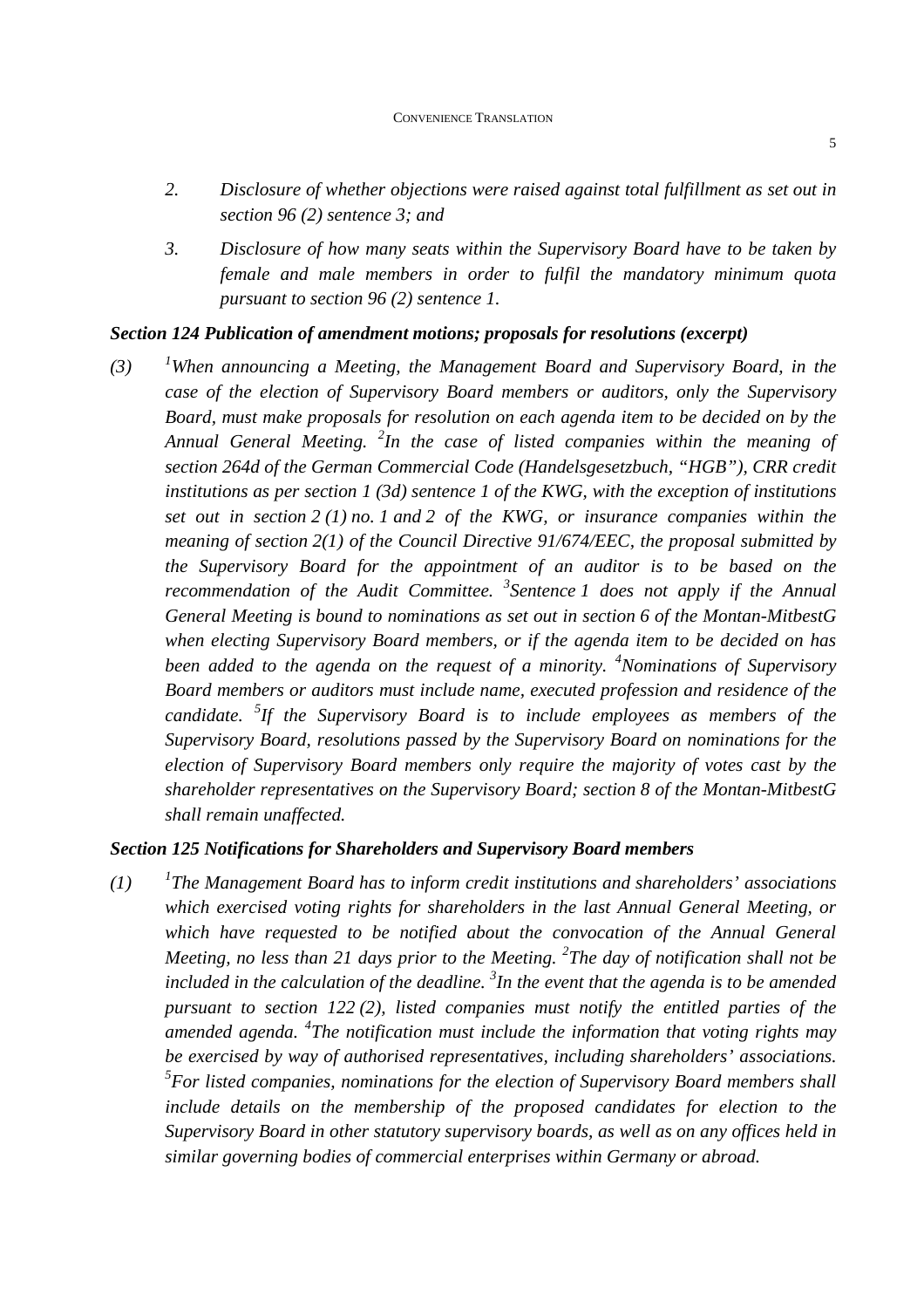- $(2)$ *The Management Board must provide the same notification to shareholders who request it, or to those shareholders who are named as shareholders in the Company's share register at the beginning of the 14th day before the Meeting. <sup>2</sup> The Articles of Association may restrict the means of transmission to electronic communication.*
- *(3) Every Supervisory Board member may request that the Management Board send him the same notifications.*
- *(4) Every Supervisory Board member and every shareholder must be informed about the resolutions decided upon at the Annual General Meeting if they so request.*
- *(5) Financial services providers and companies acting as per section 53 (1) sentence 1 or section 53b (1) sentence 1 or 53b (7) of the KWG are seen as equivalents to credit institutions.*

## *Section 96 Composition of the Supervisory Board (excerpt)*

 $(2)$ *Supervisory boards of listed companies for which the Co-Determination Act, the Coal, Iron and Steel Industry Co-Determination Act or the Co-Determination Amendment Act apply shall be composed of at least 30% female and at least 30% male members. <sup>2</sup> The Supervisory Board must adhere to the mandatory minimum quota as a whole. <sup>3</sup> In the case that shareholder or employee representatives – based on a majority vote before the election – inform the Chairman of the Supervisory Board that they object the total fulfilment, the mandatory minimum quota must be fulfilled separately by shareholder and employee representatives. <sup>4</sup> The figures must be rounded up or down to the nearest whole number of persons. <sup>5</sup> Should, in case of total fulfilment, the higher quota of female members within one side be reduced subsequently to the extent that it contradicts total fulfilment, it does not affect the validity of the respective other side's composition. <sup>6</sup> The process of electing members to the Supervisory Board by the Annual General Meeting, and the delegation to the Supervisory Board which are carried out in breach of the mandatory minimum quota are void. <sup>7</sup> In the event that an election is declared void due to other reasons, elections carried out in the meantime do not violate the mandatory minimum quota. <sup>8</sup> The Acts on Co-Determination as mentioned in sentence 1 shall apply to the election of employee representatives to the Supervisory Board.* 

#### **3. Right to disclosure pursuant to section 131 (1) of the AktG**

In accordance with section 131 (1) of the AktG, every shareholder may request that the Management Board provide information on the Company's affairs at the Annual General Meeting, to the extent that such information is necessary to make a reasonable assessment of an agenda item, and provided that no privilege of non-disclosure applies. The Management Board's disclosure obligation also relates to the legal and commercial relationships between the Company and its affiliated companies. The duty of disclosure also includes information on the position of Deutsche Pfandbriefbank Group and of the companies included in the consolidated financial statements of Deutsche Pfandbriefbank AG.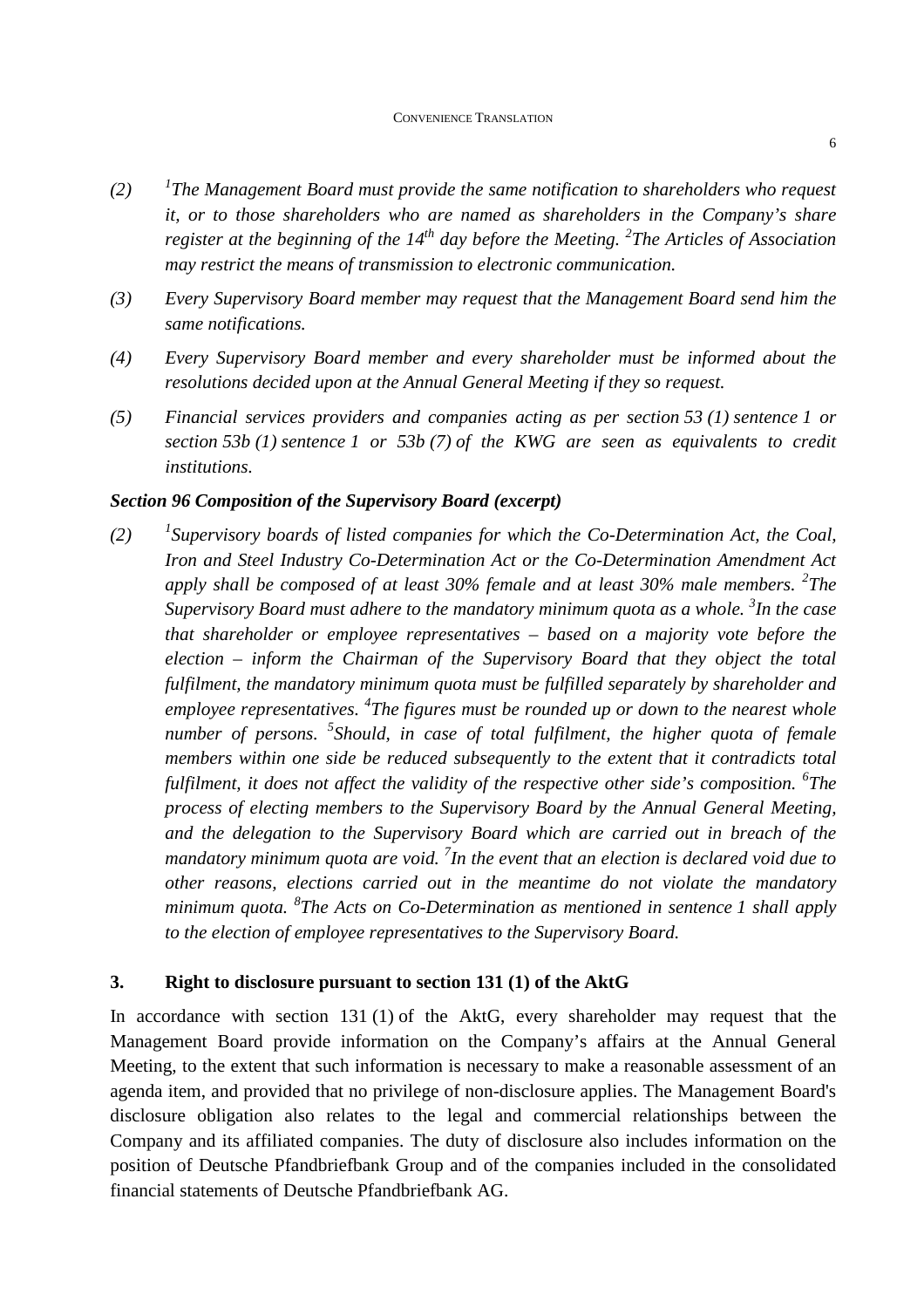The provisions of the AktG on which those shareholders' rights are based – which also determine the preconditions allowing the Management Board to abstain from making the

## *Section 131 Shareholders' right to disclosure*

disclosure – are as follows:

- $(1)$ *Every shareholder may request that the Management Board provide information on the Company's affairs at the Annual General Meeting, to the extent that such information is necessary to make a reasonable assessment of the relevant agenda item. <sup>2</sup> The disclosure obligation also relates to the legal and commercial relationships between the Company and an affiliated company. <sup>3</sup>Where a Company avails itself of the relief provided under section 266 (1) sentence 3, section 276 or section 288 of the HGB, every shareholder may request that, at the Annual General Meeting resolving on the annual financial statements, the annual financial statements be presented to him in the form they would have been presented had the relief not applied. <sup>4</sup> The disclosure obligation of the parent company's Management Board (section 290 (1) and (2) of the HGB) at the Annual General Meeting, at which the consolidated financial statements and the group management report are presented, also extends to the position of the Group and of the companies included in the Group's consolidated financial statements.*
- $(2)$ *The disclosure must adhere to the principles of a conscientious and true accounting. 2 The Articles of Association or the Internal Regulations pursuant to section 129 may authorise the Chairman of the Meeting to set reasonable time limits for shareholders exercising their right to ask questions or to speak; they may also contain further stipulations in this regard;*
- $(3)$ *The Management Board may refuse to disclose information:* 
	- *1. to the extent the provision of such a disclosure could, in accordance with prudent commercial judgement, have a serious adverse effect on the Company or one of its affiliated companies;*
	- *2. to the extent such disclosure relates to tax valuations or the amount of specific taxes;*
	- *3. regarding the difference between the carrying amount of items in the balance sheet and the actual higher value of such items, unless the Annual General Meeting adopts the annual financial statements;*
	- *4. regarding accounting and evaluation policies, provided that the specification of these policies in the notes is sufficient to present a true and fair view of the Company's net assets, financial position and results of operations within the meaning of section 264 (2) of the HGB; this does not apply if the Annual General Meeting adopts the annual financial statements;*
	- *5. to the extent the Management Board would incur criminal liability by making the requested disclosure;*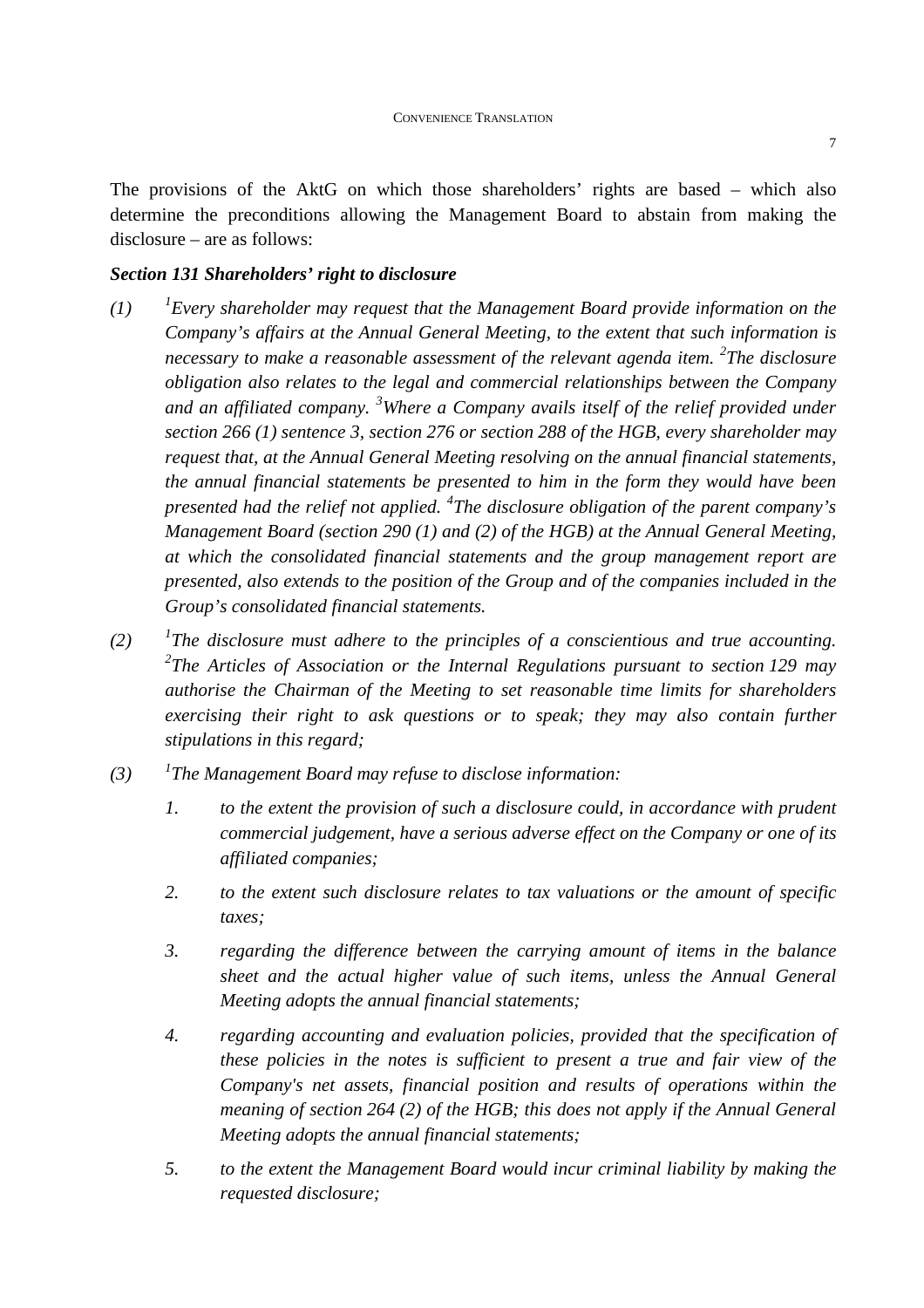- *6. to the extent, with regard to a credit institution or financial services institution, no information is required as to the accounting and evaluation policies used nor as to any offsets made in the annual financial statements, management report, consolidated financial statements or the group management report;*
- *7. to the extent the requested information has been continuously available on the Company's website for a duration of no less than seven days prior to the commencement of the Annual General Meeting.*

*<sup>2</sup>Disclosure cannot be refused for any other reasons.*

- *(4) <sup>1</sup>Where a shareholder has been given information outside the Annual General Meeting, in his capacity as a shareholder, this information must be given to any other shareholder at the Annual General Meeting, upon such shareholder's request, even if such information is not necessary to make a reasonable assessment of the relevant agenda item. <sup>2</sup> The Management Board may not refuse disclosure as set out in (3) sentence 1 to 4. 3 Sentences 1 and 2 do not apply if the information is disclosed by a subsidiary (section 290 (1) and (2) of the HGB), a joint venture (section 310 (1) of the HGB), or an associated company (section 311 (1) of the HGB) to a parent company (section 290 (1) and (2) of the HGB) for the purposes of such entity's inclusion in the consolidated financial statements of the parent company, and provided that the information is required for this purpose.*
- *(5) Where a shareholder is refused information, said shareholder may request that his query and the reason for the refusal are recorded in the minutes of the Meeting.*

The Chairman of the Meeting is authorised to take various measures with respect to conduct and order at the Annual General Meeting. This also includes limiting the shareholders' rights to speak or ask questions. The underlying rules as per the Articles of Association of Deutsche Pfandbriefbank AG are as follows:

# *Section 16 of the Articles of Association of Deutsche Pfandbriefbank AG*

- *(1) The Chairman of the Supervisory Board or another person (not necessarily a member of the Supervisory Board) determined by him, shall chair the Annual General Meeting. If neither the Chairman of the Supervisory Board nor the specific person appointed by the former attend the Meeting, or if the Chairman of the Supervisory Board does not appoint anyone, the eldest member of the shareholder representatives on the Supervisory Board present shall chair the Meeting. If no shareholder representative on the Supervisory Board is present, the Chairman of the Meeting shall be elected by the Annual General Meeting.*
- *(2) The Chairman shall conduct the Annual General Meeting. He may change the order of agenda items in comparison to the order specified in the announced agenda. The Chairman shall also determine the manner how resolutions are passed. The Chairman shall be authorised to set reasonable time limits for shareholders exercising their right to*